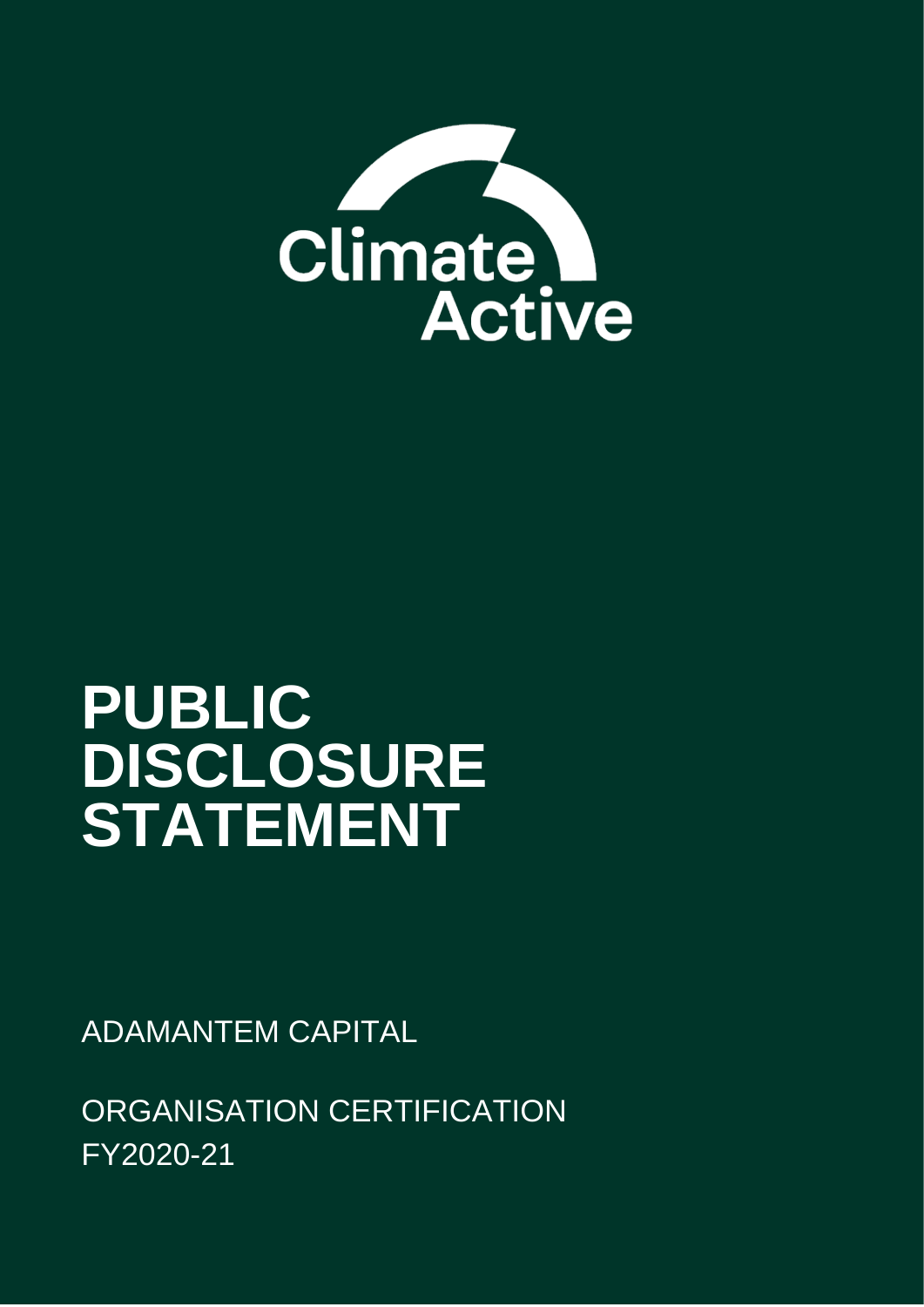

## **Climate Active Public Disclosure Statement**







#### NAME OF CERTIFIED ENTITY: Adamantem Capital

REPORTING PERIOD: Financial year 1 July 2020 – 30 June 2021

#### **Declaration**

To the best of my knowledge, the information provided in this Public Disclosure Statement is true and correct and meets the requirements of the Climate Active Carbon Neutral Standard.

Signature  $D$  Date

8 December 2021

Name of Signatory Rob Koczkar

Position of Signatory Managing Director



**Australian Government Department of Industry, Science, Energy and Resources** 

Public Disclosure Statement documents are prepared by the submitting organisation. The material in Public Disclosure Statement documents represents the views of the organisation and do not necessarily reflect the views of the Commonwealth. The Commonwealth does not guarantee the accuracy of the contents of the Public Disclosure Statement documents and disclaims liability for any loss arising from the use of the document for any purpose. Version number February 2021

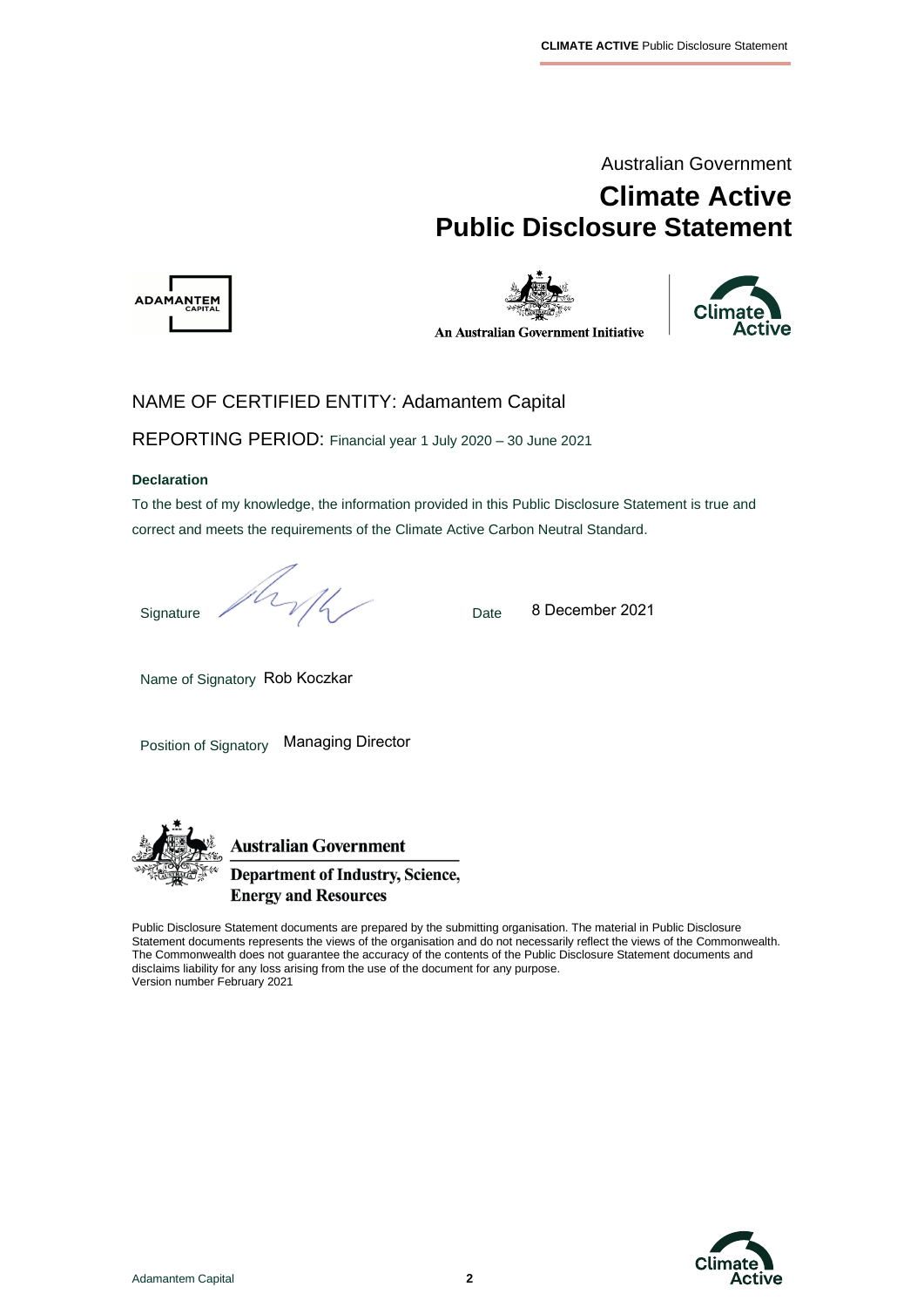# 1. CARBON NEUTRAL INFORMATION

#### **Description of certification**

This inventory has been prepared for the financial year from 1 July 2020 to 30 June 2021 and covers the Australian operations of Adamantem Capital Services Pty Ltd (ABN: 29 616 283 115) as the Trustee for Adamantem Capital Services Trust (ABN: 93 429 395 925) at the following location:

• Level 27 Chifley Tower, 2 Chifley Square, Sydney NSW 2000

The operational boundary has been defined based on an operational control test, in accordance with the principles of the National Greenhouse and Energy Reporting Act 2007. This comprises the

*"We believe that our involvement with Climate Active is an important part of our contribution to the transition to more sustainable economic activity."*

operations of the Adamantem Capital private equity business which is controlled by the Adamantem Capital Services Trust and associated entities. Melior Investment Management was originally included in the FY2018/19 certification however since FY2019/20 it is a separate certification.

This inventory does not include emissions related to the investment portfolio of Adamantem Capital.

The methods used for collating data, performing calculations and presenting the carbon account are in accordance with the following standards:

- Climate Active standards
- The Greenhouse Gas Protocol: A Corporate Accounting and Reporting Standard (Revised Edition)
- National Greenhouse and Energy Reporting (Measurement) Determination 2008

Where possible, the calculation methodologies and emission factors used in this inventory are derived from the National Greenhouse Accounts (NGA) Factors in accordance with "Method 1" from the National Greenhouse and Energy Reporting (Measurement) Determination 2008.

The greenhouse gases considered within the inventory are those that are commonly reported under the Kyoto Protocol; carbon dioxide (CO2), methane (CH4), nitrous oxide (N2O) and synthetic gases hydrofluorocarbons (HFCs), perfluorocarbons (PFCs) sulphur hexafluoride (SF6) and nitrogen trifluoride (NF3). These have been expressed as carbon dioxide equivalents (CO2-e) using relative global warming potentials (GWPs).

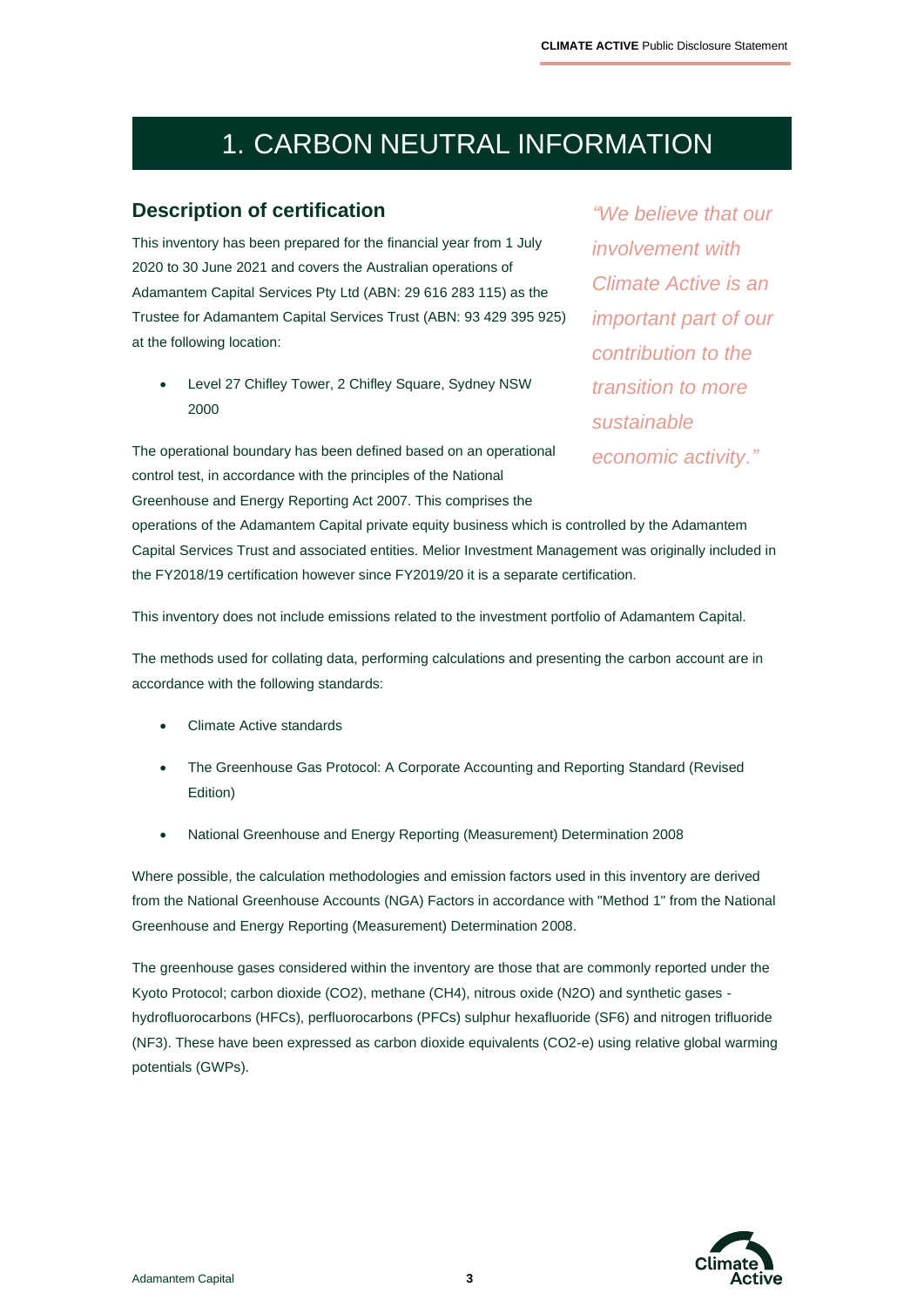### **Organisation description**

Adamantem Capital is a private equity firm specialising in the Australia and New Zealand mid- market. We apply creative insights to identify high-quality investments and disciplined strategies to drive returns for investors. Adamantem invests with conviction behind clear, well-articulated and meticulously researched value creation opportunities. With an exclusive focus on the mid- market, we tap into a strong flow of quality opportunities to invest in companies located in a strong, established economy with the upside potential of Asia.

We are resolute in our support of businesses and their stakeholders, but flexible in the way in which we approach each unique business partnership.

When we invest in a company, we partner with management teams on a strategic path to sustainable change, profitable growth and a better future beyond our stewardship. While investor returns are a key driver of our approach, we seek to deliver positive outcomes for all stakeholders, including the environment and broader community.

Great investment returns come from businesses which contribute to their communities. Investing responsibly is what we do, and evaluating Environmental, Social & Governance issues is a part of our risk assessment and mitigation framework for every investment opportunity.

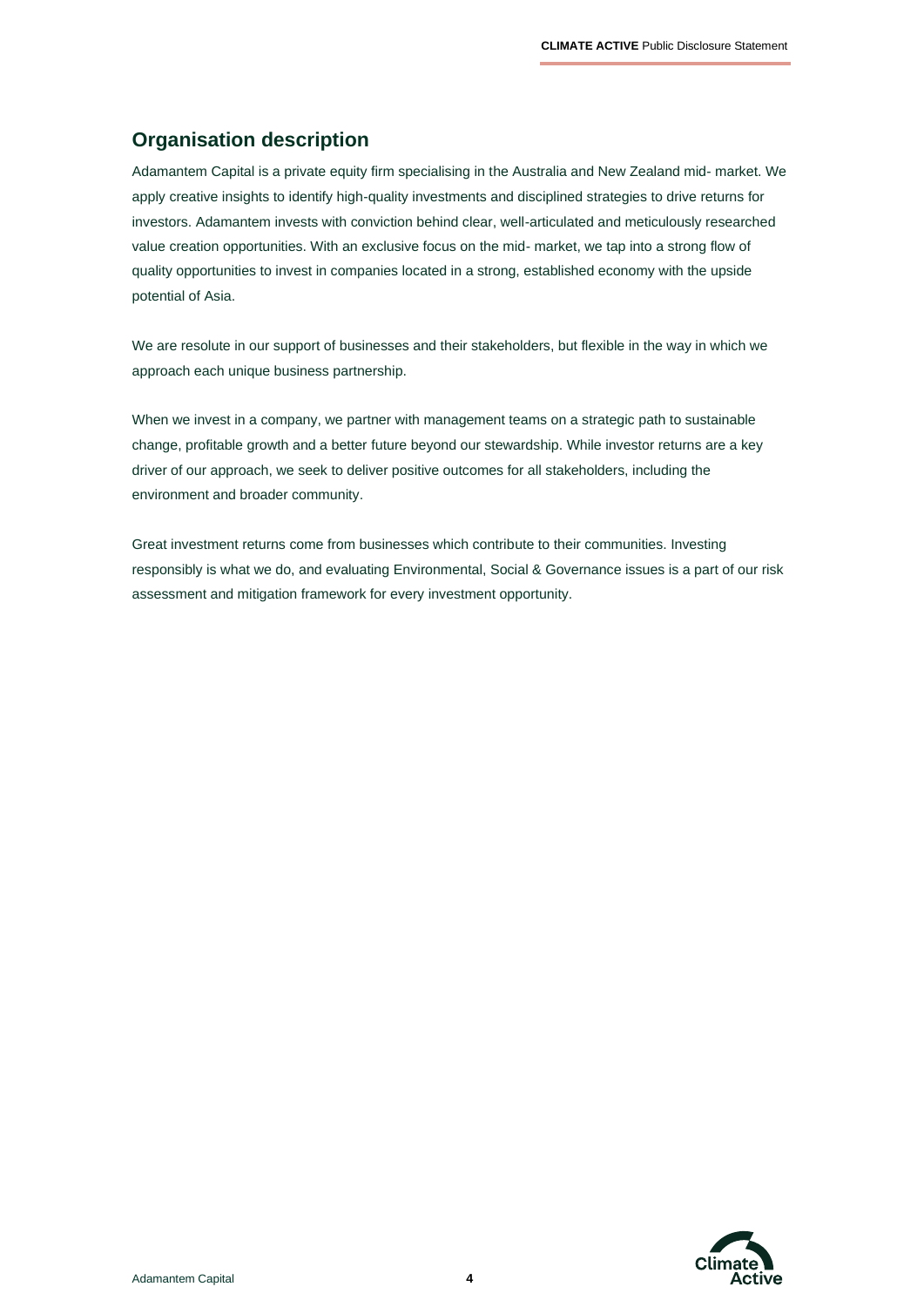# 2. EMISSION BOUNDARY

### **Diagram of the certification boundary**

| Quantified                                                         | Non-quantified |  | <b>Other Professional</b> |
|--------------------------------------------------------------------|----------------|--|---------------------------|
| Electricity                                                        | Refrigerants   |  | <b>Services</b>           |
| <b>Base Building</b><br>Electricity                                |                |  |                           |
| Telecommunications                                                 |                |  |                           |
| Water                                                              |                |  |                           |
| <b>IT Equipment</b>                                                |                |  |                           |
| Software                                                           |                |  |                           |
| Paper                                                              |                |  |                           |
| <b>Office Furniture</b>                                            |                |  |                           |
| Employee Commute                                                   |                |  |                           |
| <b>Working From Home</b>                                           |                |  |                           |
| <b>Business Flights</b>                                            |                |  |                           |
| <b>Cleaning Services</b>                                           |                |  |                           |
| Food & Catering                                                    |                |  |                           |
| Postage & Couriers                                                 |                |  |                           |
| <b>Printing &amp; Stationery</b>                                   |                |  |                           |
| <b>Hotel Accommodation</b><br>(Domestic &<br><i>International)</i> |                |  |                           |
| Advertising                                                        |                |  |                           |
| Taxis & Ridesharing                                                |                |  |                           |
| Waste (Landfill &<br>Recycling)                                    |                |  |                           |

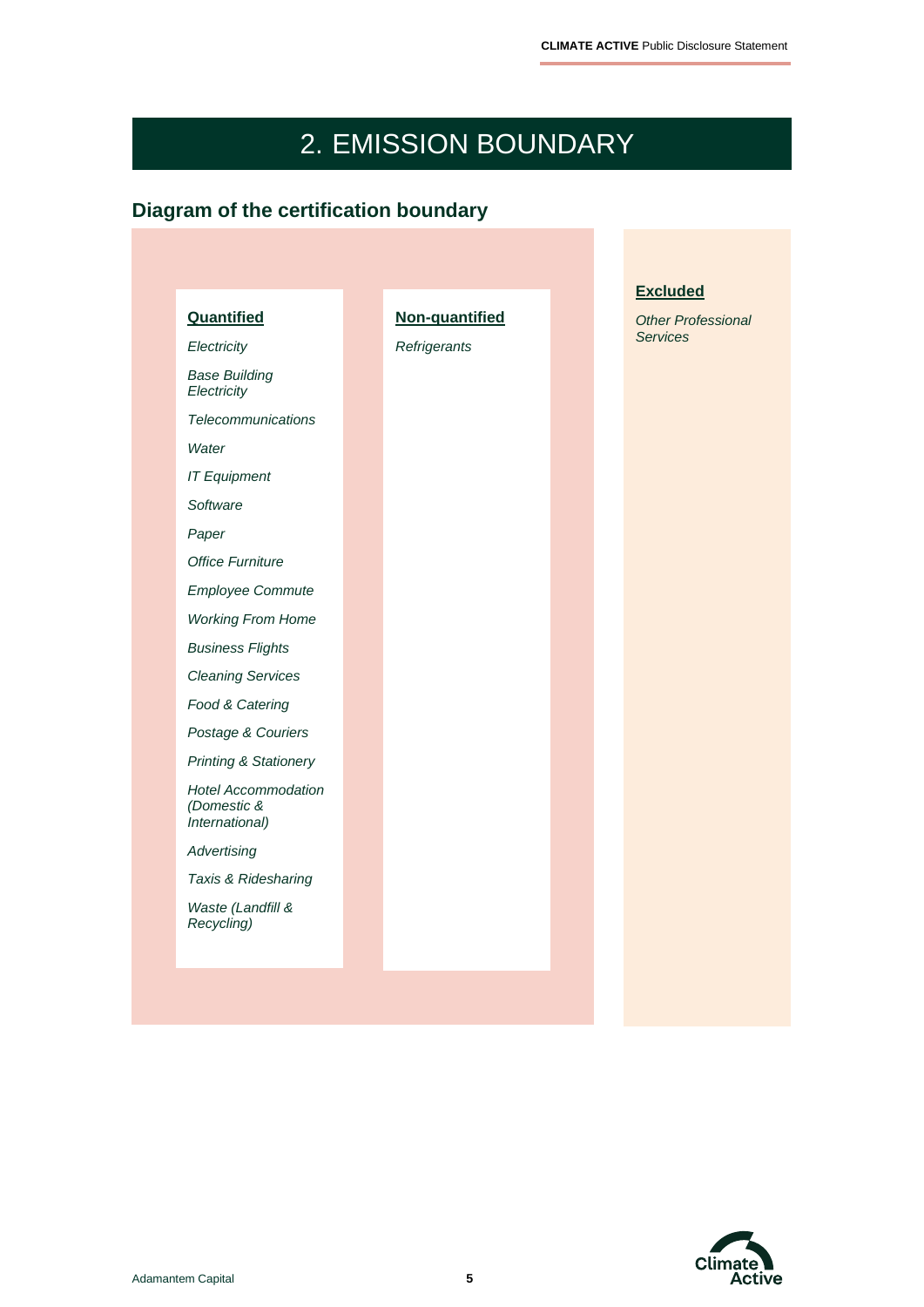### **Non-quantified sources**

Refrigerants are a non-quantified source based on immateriality

#### **Data management plan**

A data management plan is not required at time of submission.

### **Excluded sources (outside of certification boundary)**

Other professional services including Accounting, Consulting, Education & Training, Legal and Recruiting have been excluded as they do not meet the relevance test.

*"Adamantem is committed to taking positive action to reduce its impact on the environment and views its involvement with Climate Active as a key step in fulfilling this commitment."*

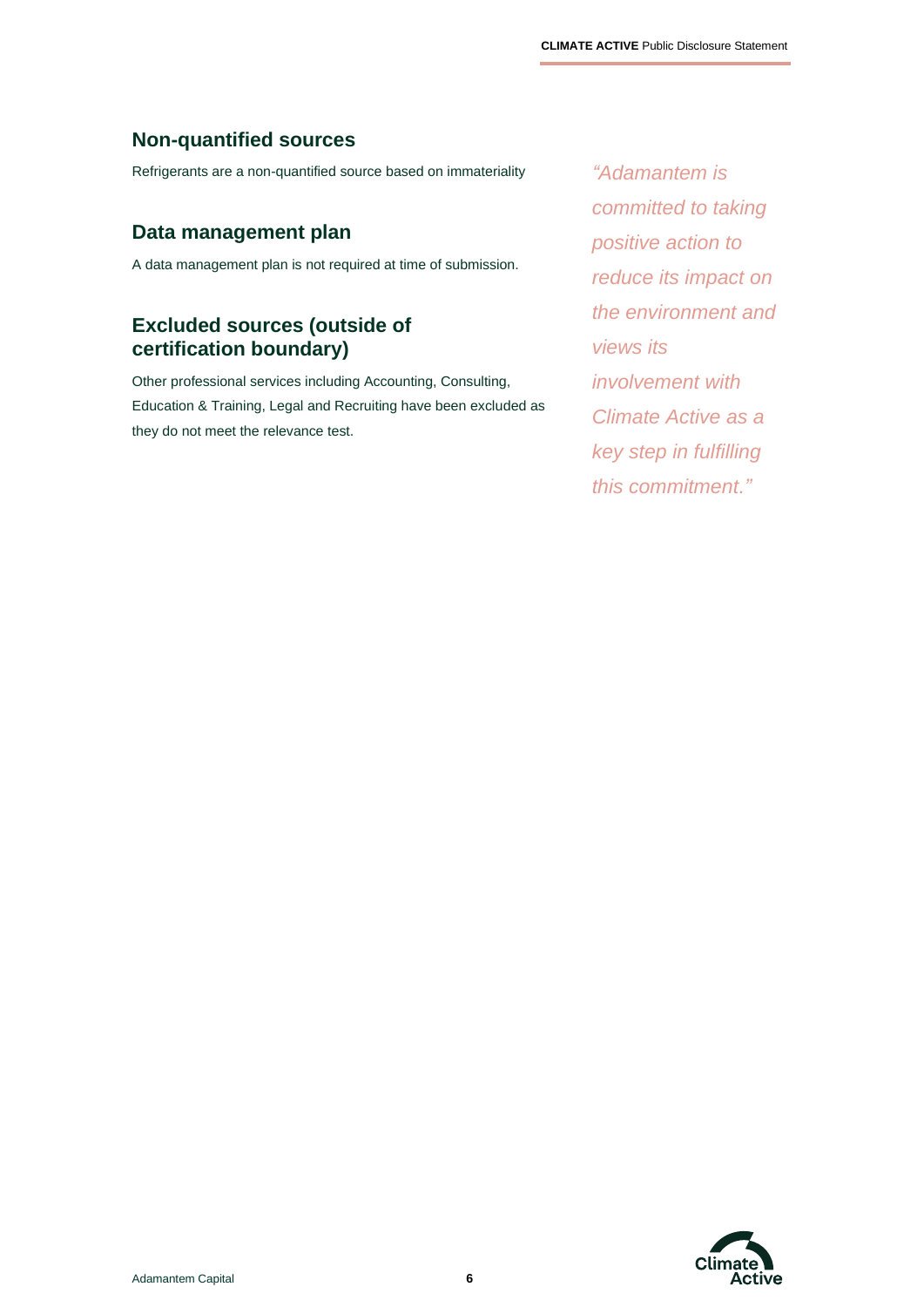# 3. EMISSIONS SUMMARY

#### **Emissions reduction strategy**

In accordance with our Responsible Investing Policy, Adamantem is committed to taking positive action to reduce its impact on the environment.

Adamantem will seek to maintain its ongoing carbon neutrality and implement the following emissions reduction steps mentioned below and will continue to find other ways to reduce our overall emissions.

#### **Flights**

Adamantem is targeting a 10% reduction in the emissions from business flights relative to the FY19 base year in the first full financial year in which Australia's international borders are fully open for travel following the lifting of COVID-19 travel restrictions.

Adamantem will conduct an annual review of flights based on a coding system in the accounting and travel systems to understand the allocation of emissions and assist with the emissions reduction planning.

Also they will implement portfolio company operating procedures to reduce Adamantem staff travel for portfolio company Board meetings.

#### Responsible procurement

Adamantem will consider the energy efficiency rating as a relevant consideration in the purchase of any energy consuming device – all equipment should carry the ENERGY STAR rating developed by the Environment Protection Authority.

NABERS rating will be considered a part of the decision-making process on any new leased office premises.

Adamantem will maintain a responsible procurement policy which includes environmental considerations as part of the responsible criteria.

#### Internal engagement

Adamant will discuss sustainability performance at an annual staff offsite and encourage staff to suggest sustainability initiatives.

#### External engagement

Adamantem will engage with the Australian Investment Council to explore opportunities to influence General Partners and Limited Partners to reduce their organisational carbon footprints and the carbon footprints of their portfolio companies.

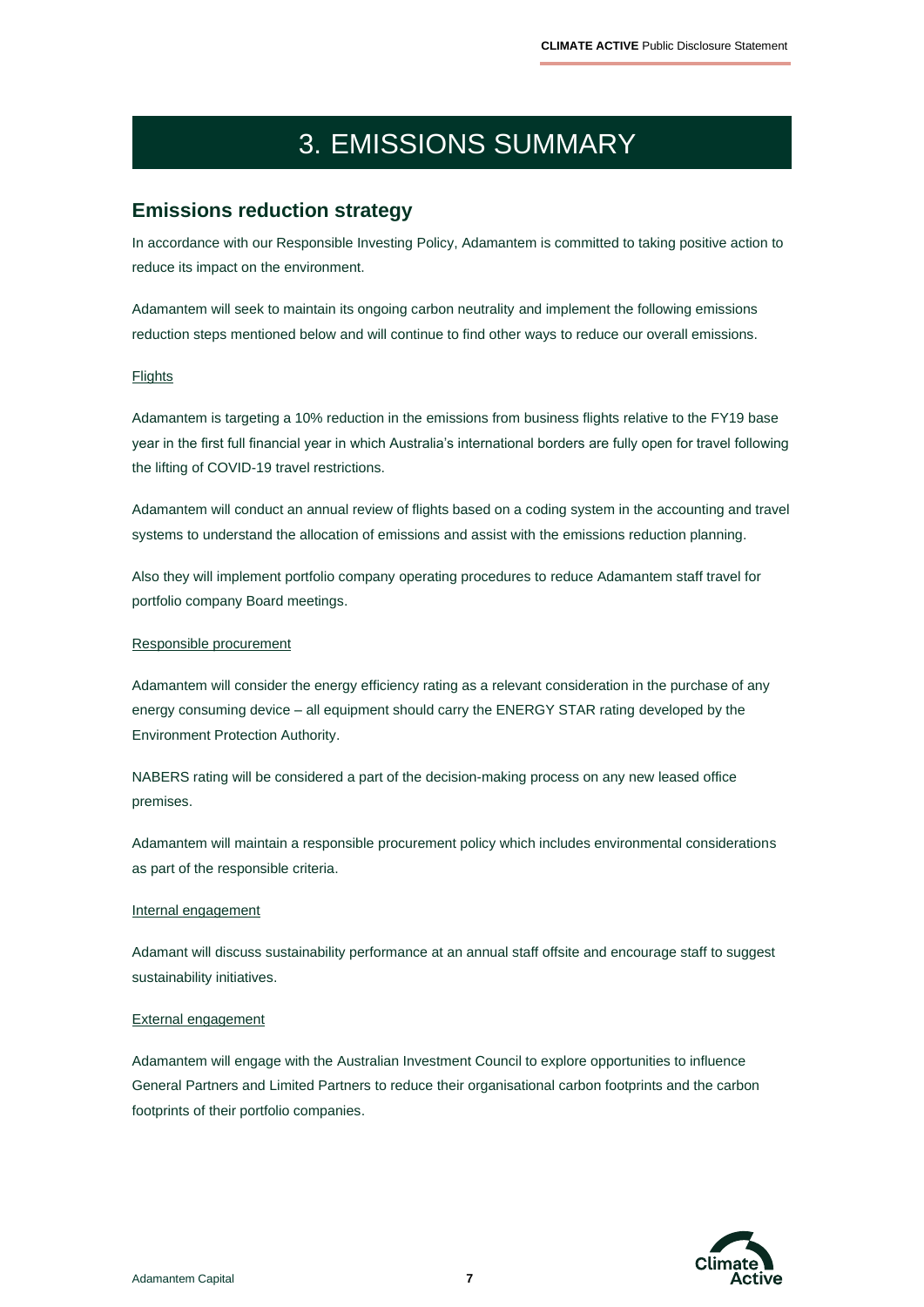#### **Emissions over time**

The decrease in emissions between 2019-2020 and 2020-2021 is largely caused by a reduction in business flights due to the COVID-19 pandemic and reduction in stationery and printing due to staff working from home. However, compared to the previous year there was an increase in emissions for food & catering due higher spend on catered events and IT equipment due to additional laptops purchased for new staff and equipment needed for working from home.

#### **Table 1**

| <b>Emissions since base year</b> |                       |                                 |  |  |  |  |
|----------------------------------|-----------------------|---------------------------------|--|--|--|--|
|                                  | Base year:<br>2019-20 | Current year<br>Year 2: 2020-21 |  |  |  |  |
| Total $tCO2e$ 428.9              |                       | 153.7                           |  |  |  |  |

### **Emissions reduction actions**

During the past 12 months Adamantem undertook the following actions designed to reduce our emissions:

- Updated travel policy to include a process to require consideration of whether a video conference would be an appropriate alternative to travel
- Reviewed office lighting to maximise energy efficiency
- Investigated computer and power supply units for energy efficiency
- Changed paper source to fully certified carbon neutral offset paper
- Discussed tenancy energy efficiency initiatives with landlord
- Investigated carbon neutral telecommunications options
- Approved a sustainable procurement policy

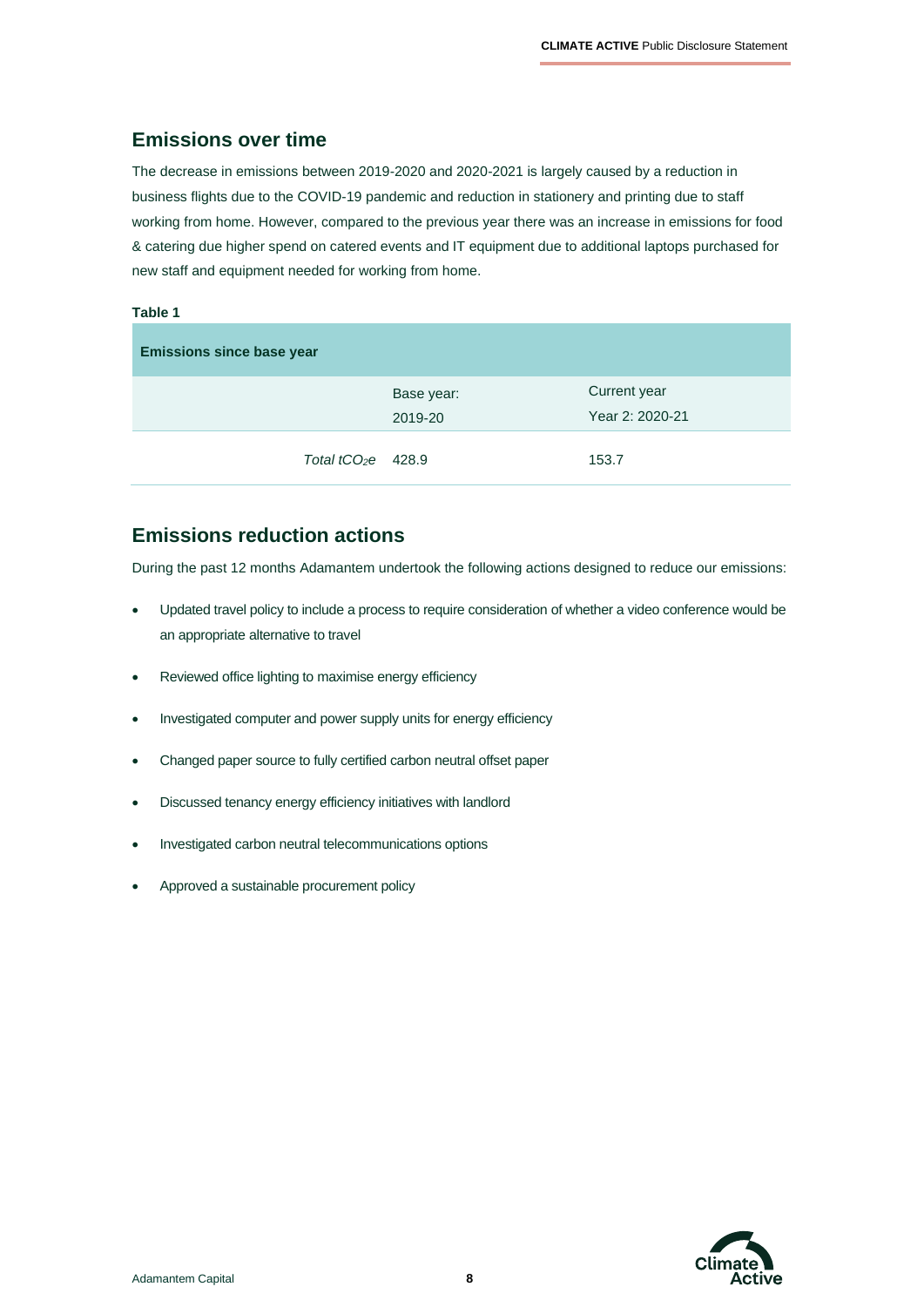### **Emissions summary (inventory)**

| <b>Table 2</b>                  |                            |                           |
|---------------------------------|----------------------------|---------------------------|
| <b>Emission source category</b> |                            | tonnes CO <sub>2</sub> -e |
| Accommodation and facilities    |                            | 1.305                     |
| Air Transport (km)              |                            | 53.365                    |
| <b>Cleaning and Chemicals</b>   |                            | 2.048                     |
| Electricity                     |                            | 18.289                    |
| Food                            |                            | 30.387                    |
| ICT services and equipment      |                            | 25.333                    |
| Land and Sea Transport (\$)     |                            | 1.557                     |
| Land and Sea Transport (km)     |                            | 2.127                     |
| Office equipment & supplies     |                            | 8.356                     |
| Postage, courier and freight    |                            | 0.541                     |
| <b>Professional Services</b>    |                            | 0.715                     |
| Waste                           |                            | 4.641                     |
| Water                           |                            | 0.470                     |
| Working from home               |                            | 4.587                     |
|                                 | <b>Total Net Emissions</b> | 153,723                   |

### **Uplift factors**

| Table 3                         |                                                                    |                 |
|---------------------------------|--------------------------------------------------------------------|-----------------|
| <b>Reason for uplift factor</b> |                                                                    | tonnes $CO2$ -e |
| N/A                             |                                                                    |                 |
|                                 | Total footprint to offset (uplift factors + net emissions) 153.723 |                 |

# **Carbon neutral products**

Adamantem uses Reflex carbon neutral office paper.

This assessment and Climate Active submission was prepared with the assistance o[f Pangolin Associates](https://pangolinassociates.com/) and these services are also carbon neutral.

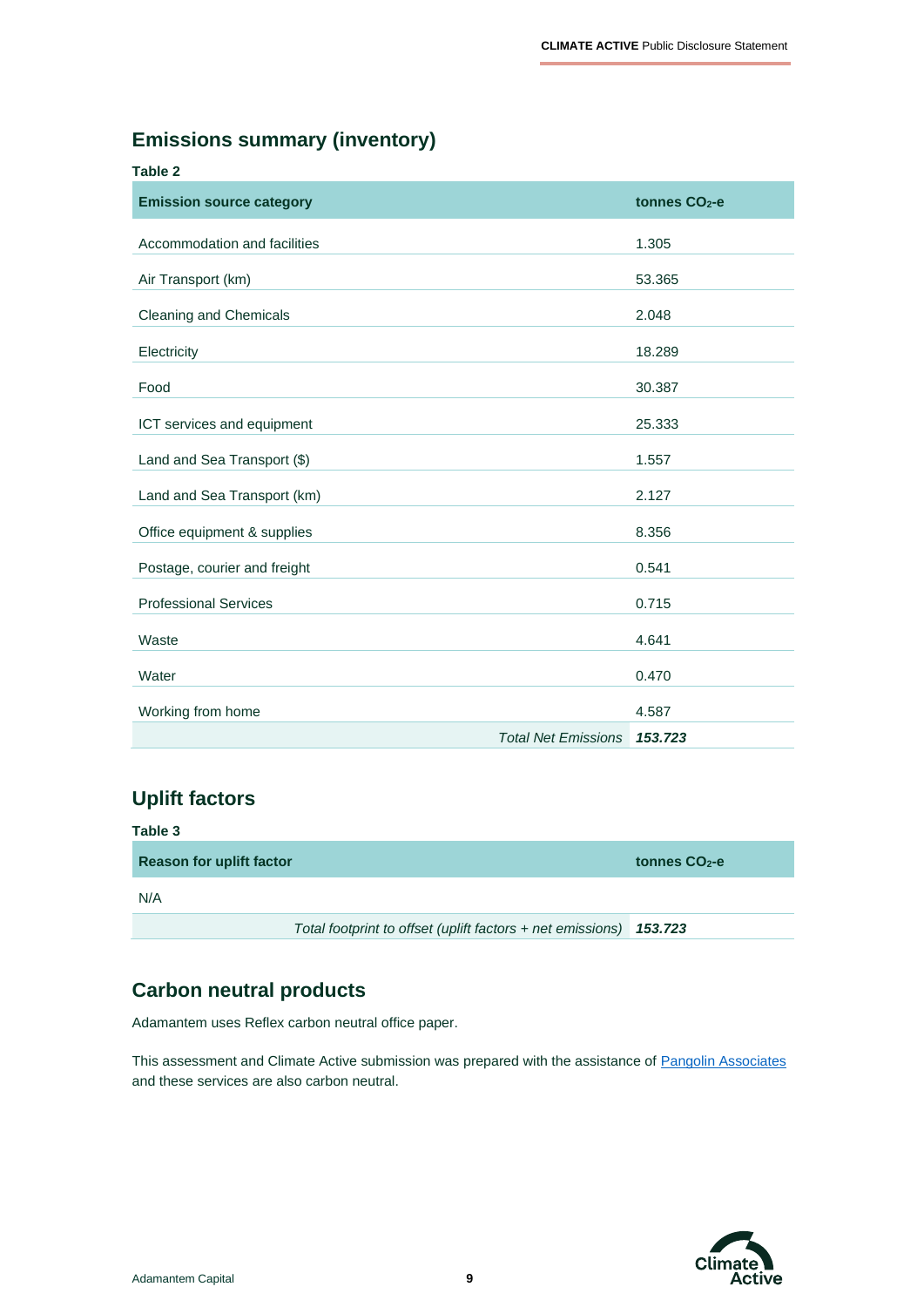### **Electricity summary**

Electricity was calculated using a market-based approach.

#### **Market-based approach summary**

| Market-based approach                                                     | <b>Activity Data</b><br>(kWh) | <b>Emissions</b><br>$(kgCO2-e)$ | <b>Renewable</b><br>$\frac{9}{6}$ |
|---------------------------------------------------------------------------|-------------------------------|---------------------------------|-----------------------------------|
| Behind the meter consumption of electricity generated                     | 0                             | 0                               | $0\%$                             |
| <b>Total non-grid electricity</b>                                         | $\bf{0}$                      | $\bf{0}$                        | $0\%$                             |
| LGC Purchased and retired (kWh) (including PPAs &<br>Precinct LGCs)       | $\Omega$                      | 0                               | $0\%$                             |
| GreenPower                                                                | 19,397                        | 0                               | 43%                               |
| Jurisdictional renewables (LGCs retired)                                  | $\Omega$                      | 0                               | $0\%$                             |
| Jurisdictional renewables (LRET) (applied to ACT grid<br>electricity)     | $\Omega$                      | 0                               | $0\%$                             |
| Large Scale Renewable Energy Target (applied to grid<br>electricity only) | 8,506                         | $\Omega$                        | 19%                               |
| <b>Residual Electricity</b>                                               | 17,044                        | 18,289                          | $0\%$                             |
| <b>Total grid electricity</b>                                             | 44,947                        | 18,289                          | 62%                               |
| Total Electricity Consumed (grid + non grid)                              | 44,947                        | 18,289                          | 62%                               |
| Electricity renewables                                                    | 27,903                        | 0                               |                                   |
| <b>Residual Electricity</b>                                               | 17,044                        | 18,289                          |                                   |
| <b>Exported on-site generated electricity</b>                             | $\bf{0}$                      | 0                               |                                   |
| Emission Footprint ( $kgCO2$ -e)                                          |                               | 18,289                          |                                   |

| Total renewables (grid and non-grid)                                        | 62.1%   |
|-----------------------------------------------------------------------------|---------|
| <b>Mandatory</b>                                                            | 18.9%   |
| <b>Voluntary</b>                                                            | 43.2%   |
| <b>Behind the meter</b>                                                     | $0.0\%$ |
| <b>Residual Electricity Emission Footprint (tCO2-e)</b>                     | 18      |
| Figures may not sum due to rounding. Renewable percentage can be above 100% |         |

#### **Location-based approach summary**

| Location-based approach                 | <b>Activity Data</b><br>(kWh) | <b>Emissions</b><br>$(kqCO2-e)$ |
|-----------------------------------------|-------------------------------|---------------------------------|
| <b>NSW</b>                              | 44.947                        | 40.452                          |
| Grid electricity (scope 2 and 3)        | 44.947                        | 40,452                          |
| <b>NSW</b>                              | 0                             | 0                               |
| Non-grid electricity (Behind the meter) | 0                             | 0                               |
| <b>Total Electricity Consumed</b>       | 44.947                        | 40,452                          |
|                                         |                               |                                 |

**Emission Footprint (tCO2-e) 40**

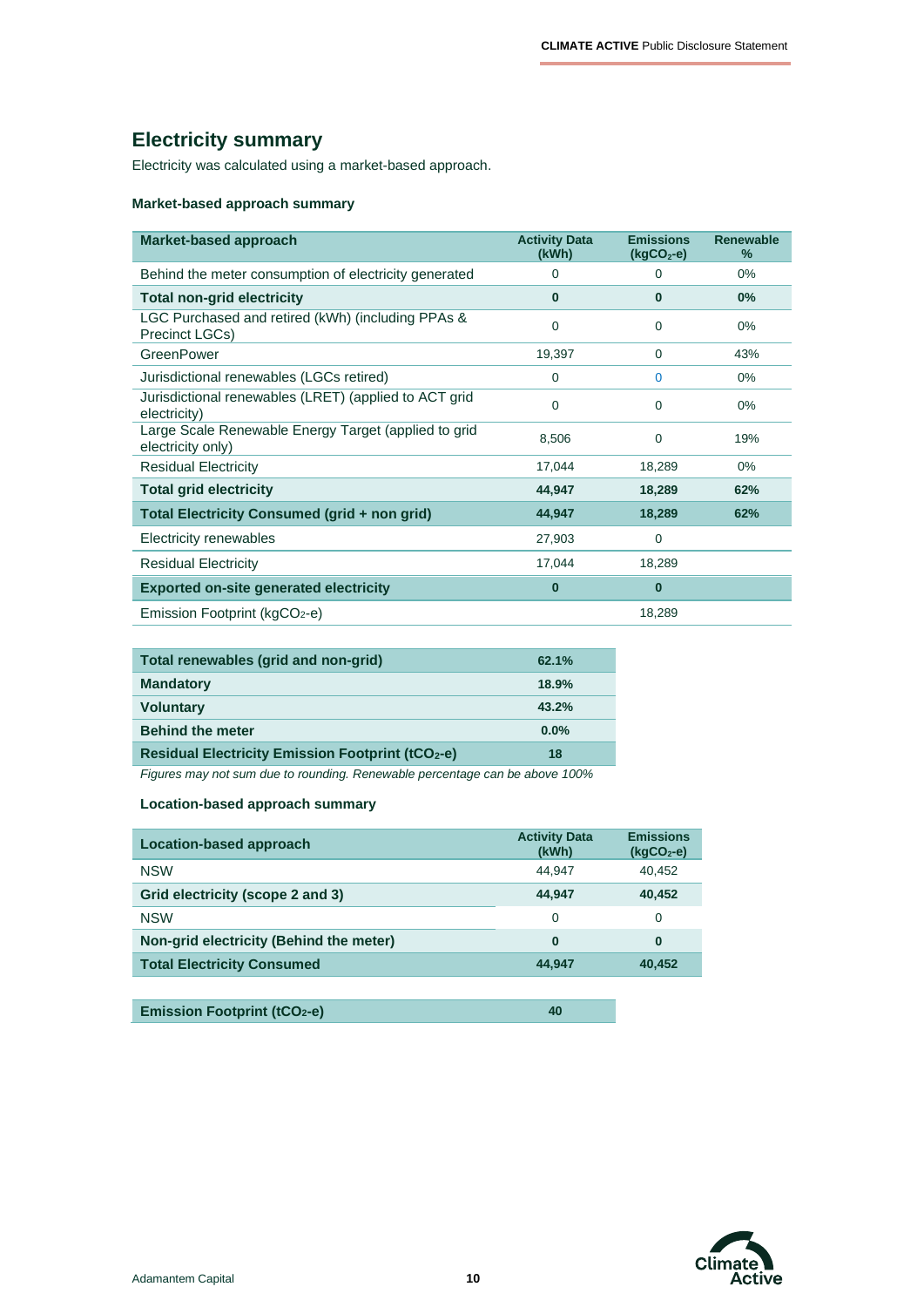# 4. CARBON OFFSETS

### **Offsets strategy**

|    | <b>Offset purchasing strategy:</b>                                              |          |  |  |  |  |
|----|---------------------------------------------------------------------------------|----------|--|--|--|--|
|    | In arrears                                                                      |          |  |  |  |  |
| 1. | Total offsets previously<br>forward purchased and<br>banked for this report     | $\theta$ |  |  |  |  |
| 2. | Total emissions liability to<br>offset for this report                          | 154      |  |  |  |  |
| 3. | Net offset balance for this<br>reporting period                                 | 154      |  |  |  |  |
| 4. | Total offsets to be forward<br>purchased to offset the next<br>reporting period | $\theta$ |  |  |  |  |
| 5. | Total offsets required for this<br>report                                       | 154      |  |  |  |  |

### **Co-benefits**

#### **Wongalee Mervyndale and Rundalua Forest Regeneration Project**

Regeneration carbon farming projects involve managing land in a way that enables native vegetation to regenerate naturally into forest. This is done by changing, reducing or removing factors that would otherwise suppress regeneration (e.g. grazing pressure, feral animals and non-native plants and clearing or thinning practices).

The regenerating forest captures and stores carbon in the landscape, producing carbon credits which can be traded. Over time, the project implementation area will transition to 'forest cover'. In Australia, forest cover means an area of land that has trees two or more metres tall and a canopy that covers at least 20% of the total area. Forest cover should be achieved within 15 years of when the trees germinated.

A regeneration project is implemented on land in Australia for either 25 or 100 years. Projects take place on land where native vegetation has been suppressed by previous agricultural activities such as clearing, unsustainable grazing levels or high numbers of feral animals. The regeneration project involves natural germination of trees, rather than seeding or planting activities, which are covered under different project methods.

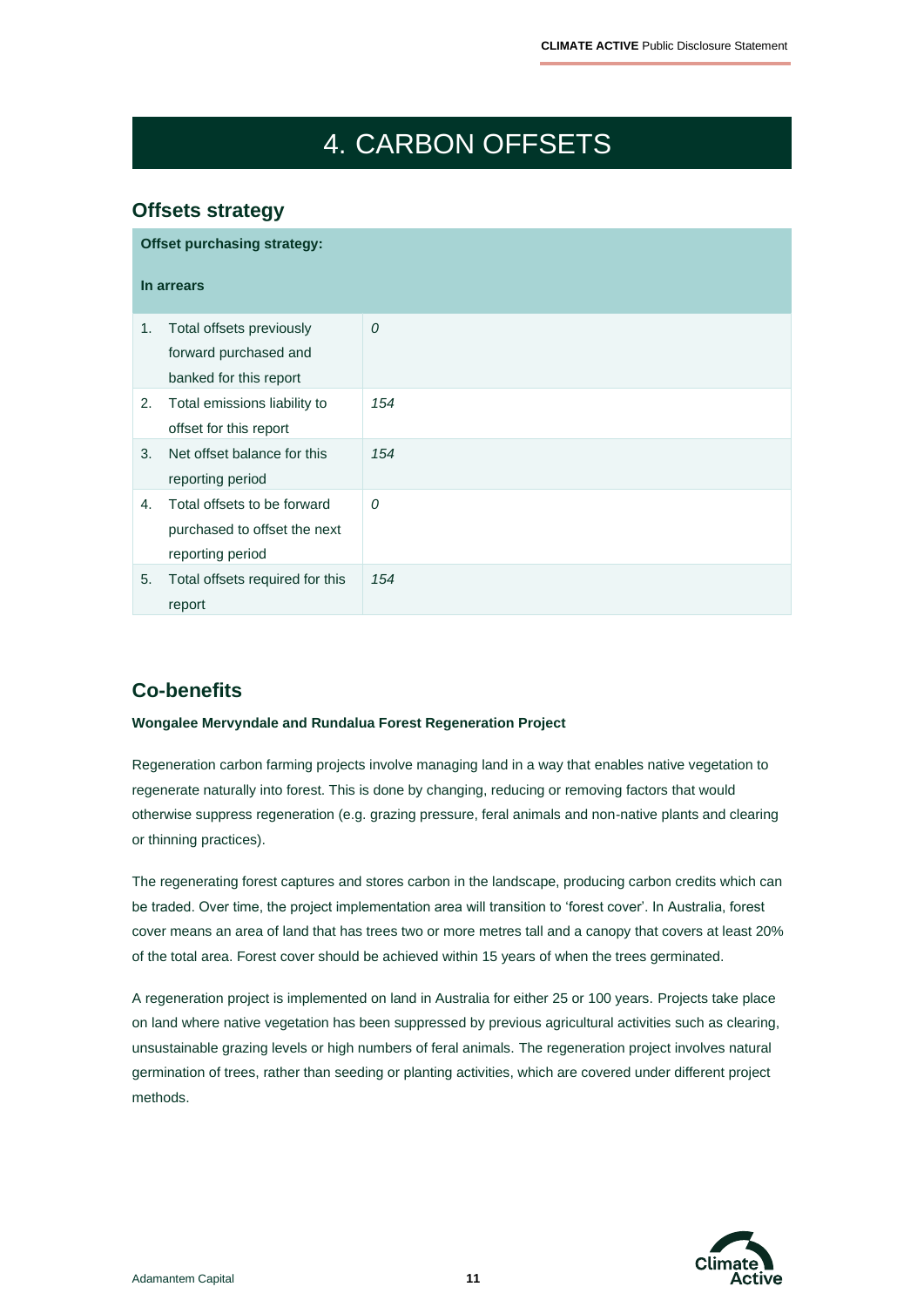$\overline{\phantom{a}}$ 

### **Offsets summary**

Proof of cancellation of offset units

| Offsets cancelled for Climate Active Carbon Neutral Certification                                                                                  |                                                                               |                 |                        |                                                                                        |         |                                                  |                                                                        |                                                                 |                                                                     |                                      |
|----------------------------------------------------------------------------------------------------------------------------------------------------|-------------------------------------------------------------------------------|-----------------|------------------------|----------------------------------------------------------------------------------------|---------|--------------------------------------------------|------------------------------------------------------------------------|-----------------------------------------------------------------|---------------------------------------------------------------------|--------------------------------------|
| <b>Project</b><br>description                                                                                                                      | Type of<br><b>offset</b><br>units                                             | <b>Registry</b> | <b>Date</b><br>retired | <b>Serial number</b><br>(and hyperlink to<br>registry<br><b>transaction</b><br>record) | Vintage | <b>Eligible</b><br><b>Quantity</b><br>$(tCO2-e)$ | <b>Quantity</b><br>used for<br><b>previous</b><br>reporting<br>periods | <b>Quantity</b><br>banked for<br>future<br>reporting<br>periods | <b>Quantity</b><br>used for<br>this<br>reporting<br>period<br>claim | <b>Percentage</b><br>of total $(\%)$ |
| Wongalee<br>Mervyndale and<br>Rundalua Forest<br>Regeneration<br>Project                                                                           | <b>ACCU<sub>s</sub></b>                                                       | ANREU           | 8 Oct<br>2021          | $8,333,201,770 -$<br>8,333,201,923                                                     | 2021-22 | 154                                              | $\mathbf 0$                                                            | $\mathbf 0$                                                     | 154                                                                 | 100%                                 |
| Total offsets retired this report and used in this report<br>154<br>Total offsets retired this report and banked for future reports<br>$\mathbf 0$ |                                                                               |                 |                        |                                                                                        |         |                                                  |                                                                        |                                                                 |                                                                     |                                      |
| Tyne of offset units                                                                                                                               | Quantity (used for this reporting period claim)<br><b>Percentage of Total</b> |                 |                        |                                                                                        |         |                                                  |                                                                        |                                                                 |                                                                     |                                      |

| Type of offset units                          | Quantity (used for this reporting period claim) | <b>Percentage of Total</b> |
|-----------------------------------------------|-------------------------------------------------|----------------------------|
| <b>Australian Carbon Credit Units (ACCUs)</b> | 154                                             | 100%                       |

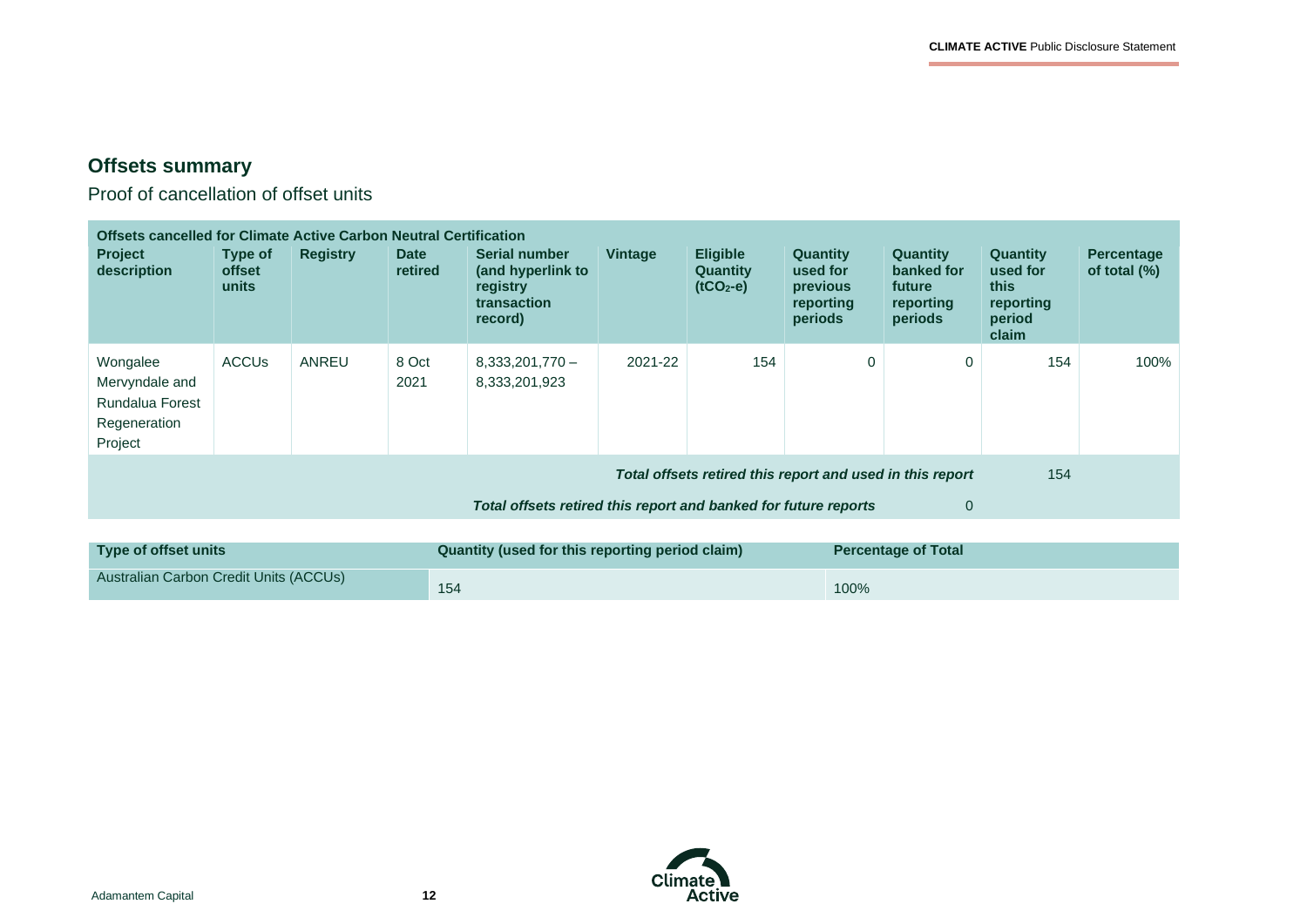# 5. USE OF TRADE MARK

#### **Table 8**

| Description where trademark used               | Logo type              |
|------------------------------------------------|------------------------|
| Investor reporting                             | Certified Organisation |
| <b>General Marketing</b>                       | Certified Organisation |
| Fundraising                                    | Certified Organisation |
| Website https://www.adamantem.com.au           | Certified Organisation |
| Promotional Material – including presentations | Certified Organisation |

# 6. ADDITIONAL INFORMATION

N/A

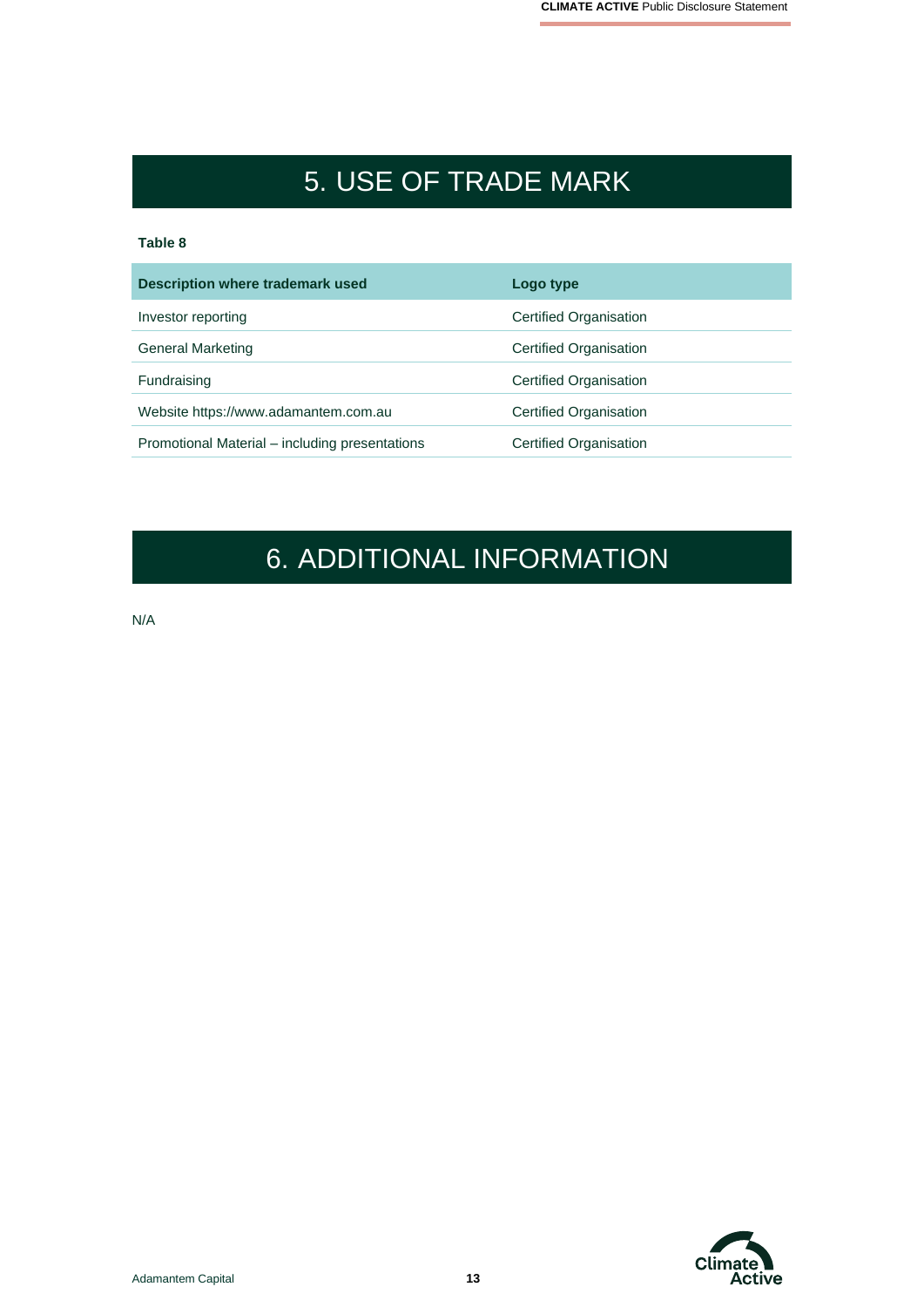# APPENDIX 1

### **Excluded emissions**

To be deemed relevant an emission must meet two of the five relevance criteria. Excluded emissions are detailed below against each of the five criteria.

| Table 9                                  |                                                                                                                                                                                 |                                                                                                                                  |                                                                                                 |                                                                                                                                       |                                                                                                                                                                                                                                                                |
|------------------------------------------|---------------------------------------------------------------------------------------------------------------------------------------------------------------------------------|----------------------------------------------------------------------------------------------------------------------------------|-------------------------------------------------------------------------------------------------|---------------------------------------------------------------------------------------------------------------------------------------|----------------------------------------------------------------------------------------------------------------------------------------------------------------------------------------------------------------------------------------------------------------|
| <b>Relevance test</b>                    |                                                                                                                                                                                 |                                                                                                                                  |                                                                                                 |                                                                                                                                       |                                                                                                                                                                                                                                                                |
| Excluded<br>emission<br>sources          | The emissions<br>from a<br>particular<br>source are<br>likely to be<br>large relative<br>to the<br>organisation's<br>electricity,<br>stationary<br>energy and<br>fuel emissions | The emissions<br>from a<br>particular<br>source<br>contribute<br>to the<br>organisation's<br>greenhouse<br>gas risk<br>exposure. | Key<br>stakeholders<br>deem the<br>emissions<br>from a<br>particular<br>source are<br>relevant. | The<br>responsible<br>entity has the<br>potential to<br>influence the<br>reduction of<br>emissions<br>from a<br>particular<br>source. | The emissions<br>are from<br>outsourced<br>activities<br>previously<br>undertaken<br>within the<br>organisation's<br>boundary,<br>or from<br>outsourced<br>activities<br>typically<br>undertaken<br>within the<br>boundary for<br>comparable<br>organisations. |
| Other<br>Professional<br><b>Services</b> | Yes                                                                                                                                                                             | <b>No</b>                                                                                                                        | <b>No</b>                                                                                       | <b>No</b>                                                                                                                             | <b>No</b>                                                                                                                                                                                                                                                      |

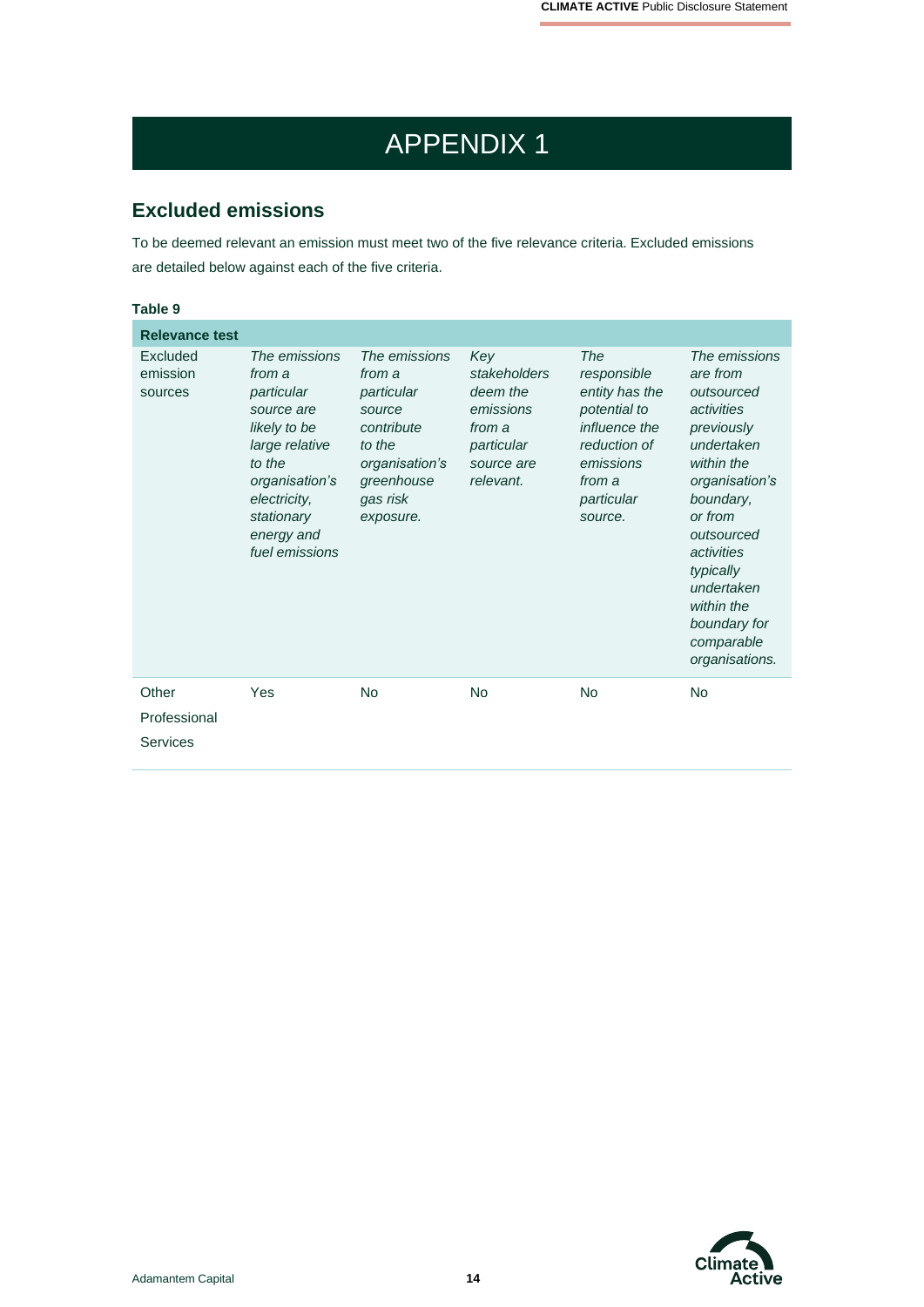# APPENDIX 2

### **Non-quantified emissions for organisations**

| Table 10                                        |                                                                                         |                                                                                                           |                                                                                                                                       |                                                                                      |
|-------------------------------------------------|-----------------------------------------------------------------------------------------|-----------------------------------------------------------------------------------------------------------|---------------------------------------------------------------------------------------------------------------------------------------|--------------------------------------------------------------------------------------|
| <b>Non-quantification test</b>                  |                                                                                         |                                                                                                           |                                                                                                                                       |                                                                                      |
| Relevant-non-<br>quantified<br>emission sources | Immaterial<br><1% for individual<br><i>items and no</i><br>more than 5%<br>collectively | Quantification is<br>not cost effective<br>relative to the size<br>of the emission<br>but uplift applied. | Data unavailable<br>but uplift applied.<br>A data<br>management plan<br>must be put in<br>place to provide<br>data within 5<br>years. | Initial emissions<br>non-quantified but<br>repairs and<br>replacements<br>quantified |
| Refrigerants                                    | Yes                                                                                     | No                                                                                                        | No                                                                                                                                    | No.                                                                                  |

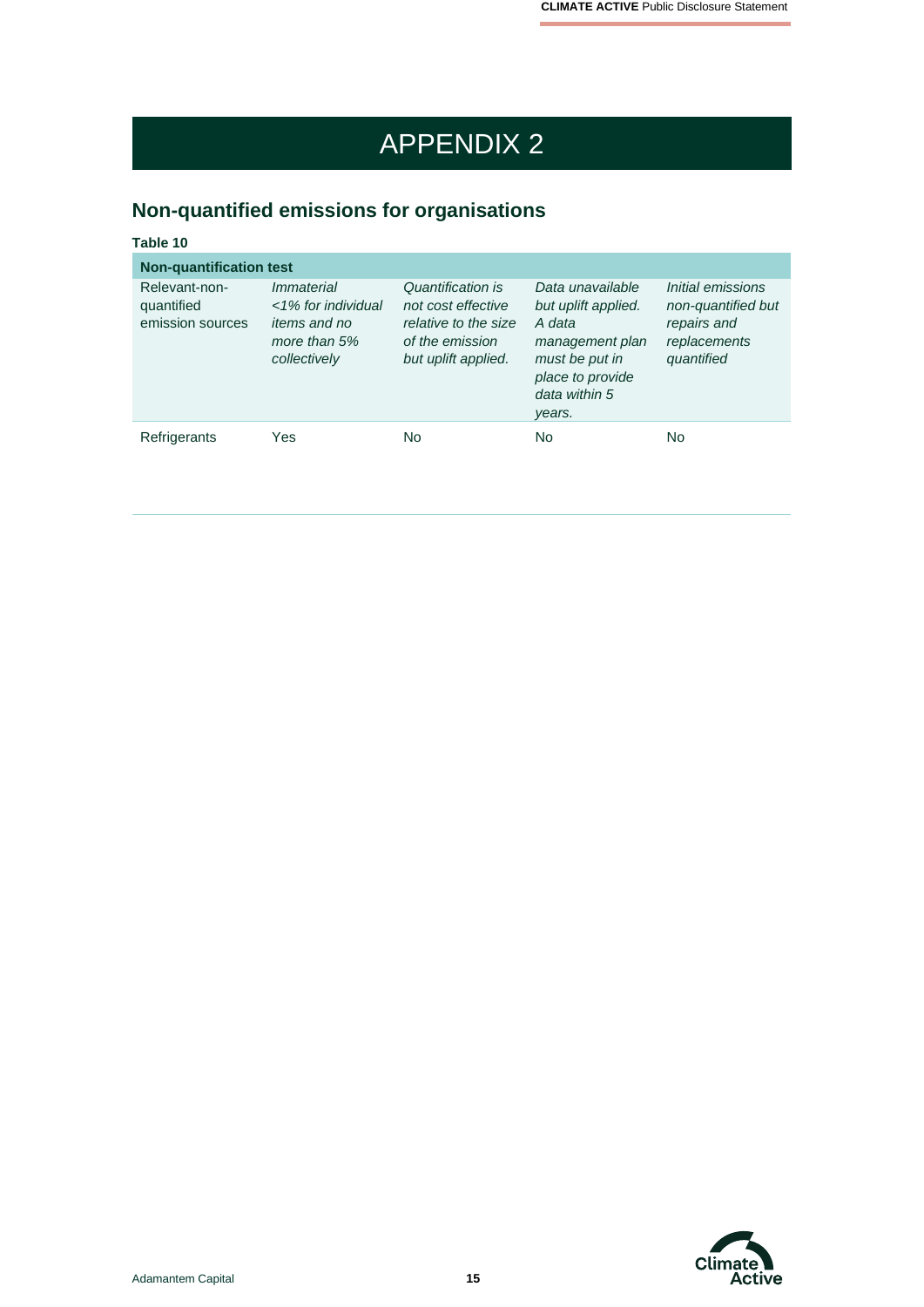#### Quantity Help 154 Change Password Contact Us Log Out Logged in as: Nigel Miller / Industry User 8,333,201,770 -Serial Range Expiry.<br>Date Vintage 2021-22 Australia Voluntary Cancellation Account Holder Commonwealth of Australia Safeguard Kyoto Project  $\ddot{\phantom{1}}$ AU-1068 Account Awaiting Account Holder Approval (95) **Acquiring Account Account Name** Account Holder Approved (97) Account **Number** Retired on behalf of Adamantem Capital's Climate Active emissions for FY2020/21 **NGER Facility** Name Completed (4) **Status Code** Proposed (1) NGER Facility<br>ID  $\frac{\text{ERF Project}}{\text{ERF}101634}$ 08/10/2021 16:59:05 (AEDT)<br>08/10/2021 05:59:05 (GMT) Current<br>CP Noss, Freia Wendy Miller, Nigel Robert Cancellation (4) Completed (4) **AU19932** Original<br>CP Climate Friendly Financial<br>Solutions Ply Limited Climate Friendly Financial<br>Solutions Pty Limited **National Registry<br>of Emissions Units** Party, Type Transaction Type KACCU Voluntary ACCU Transaction details appear below. 08/10/2021 16:59:05 (AEDT)<br>08/10/2021 05:59:05 (GMT) 08/10/2021 16:59:05 (AEDT)<br>08/10/2021 05:59:05 (GMT) 06/10/2021 14:49:58 (AEDT)<br>06/10/2021 03:49:58 (GMT) AU-2980 08/10/2021 16:59:05 (AEDT)<br>08/10/2021 05:59:05 (GMT) **Transaction Status History Transaction Details** Australian **Transaction Approver Transferring Account Transaction Initiator Transaction Blocks Transaction Type** Account Holder **Account Name Transaction ID Current Status Status Date Status Date** Comment Account **Number AU Australian Government**<br>Clean Energy Regulator Unit Position Summary 導 **CER Notifications Account Holders** Transaction Log ANREU Home **Public Reports** My Profile Accounts Projects

# APPENDIX 3

Proof of retirements

Accessibility Disclaimer Privacy